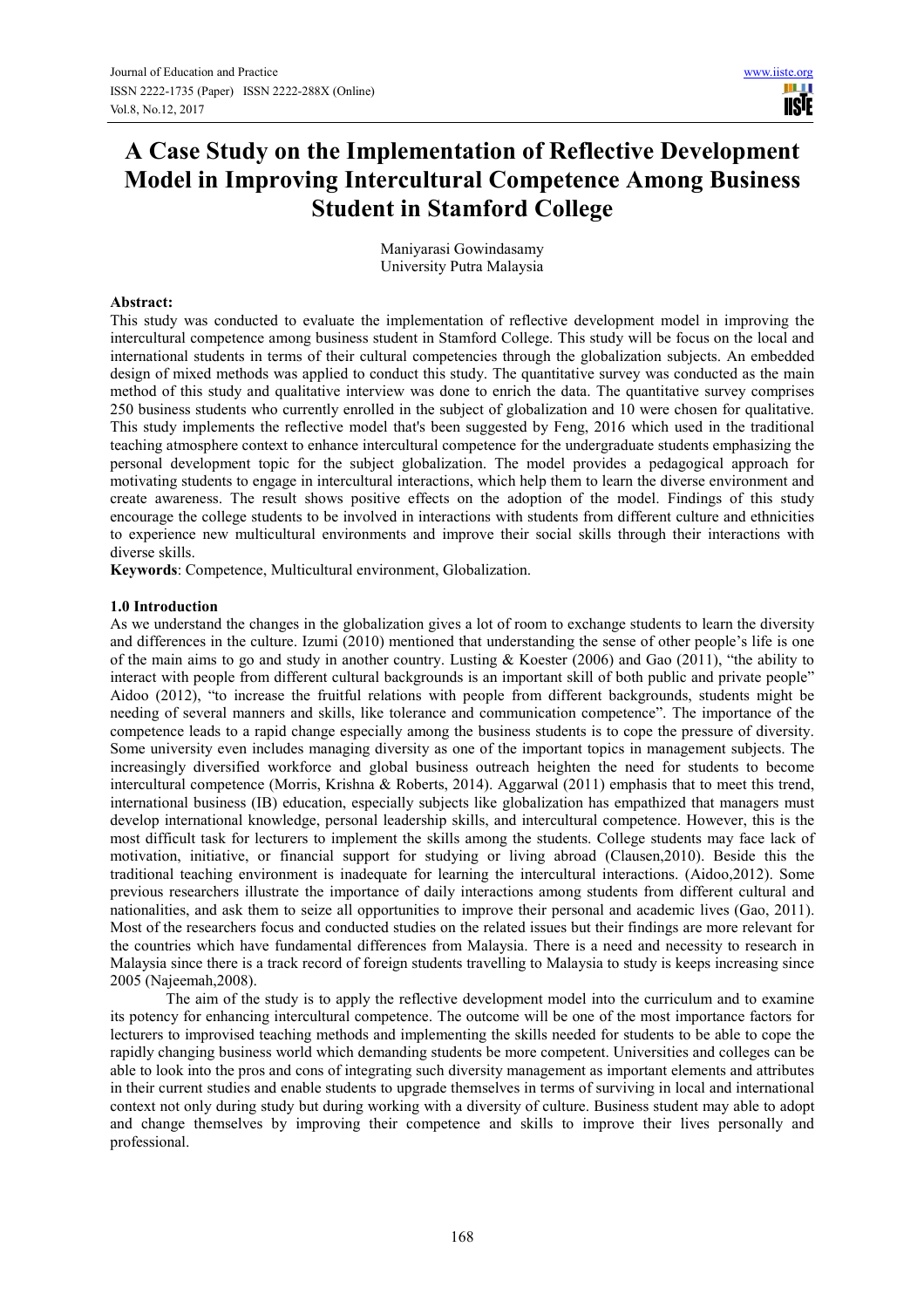# **2.0. Literature Review**

Globalisation, it has given a lot of room and possibilities to study in different countries with different background of culture and language. Bandura (2005) once mentioned that "we have to see how culture helps to create the meaning in the life of a person or community". Globalisation creates the culture of real virtuality by the integration of various ways of communication on to interactive networking that creates interactive society and makes big influence on social, economic, political and cultural life of society. William (2005), culture points out people's aspiration to understand them and create their communities. This is very applicable by most of the business subjects have 10% application of "world of work" concept integrated in student assignment to enhance the intercultural competence with the aim of improving knowledge, skills and competence to be engaged with social and employment – related perspective and gives a person a motivation to learn and the variety of learning opportunities. Deardorff (2006), explain that intercultural competence has three different categories; knowledge, skills and abilities where knowing and understanding cultural dimensions, conditions and circumstances have a crucial impact on the quality of contact and interpersonal communication with foreign people especially business students. Aggarwal (2011) students need to reflect upon intercultural competences and intercultural learning that can be gain through overcoming ethnocentrism and increasing the sophistication in dealing with cultural difference. Students' awareness that there is a close relationship between cultural and the language in which the language formed is the important to emphasis in the communication process. Jamil & Raman (2012) mentioned that one of the most important elements to learn the culture is by learning the language; this can be implemented by foreign students learning Bahasa Melayu and Pengajian Malaysia for foreign students. This gives an opportunity for students to explore and understand the nature of each culture and this open the door for better intercultural competence (Najeemah , 2008). Williams (2005) support that intercultural competency "is a person's ability to communicate and interact with the representatives of another culture, group or community, therefore, it cannot be an isolated phenomenon". A teacher could help the students to recognise these segments of intercultural competency by using supervision an approaches of reflectivity and business teacher could develop this elements through group discussion and group interactions that they conduct during their lesson (Ramlee et.al., 2010). Chen & Starosta (2000) mentioned that intercultural competency can be easily develop among business students since they are learning globalisation , managing diversity and managing people as a part of their business subjects, and this also could be encouraged during the interaction in between classroom through a case study discussion or group assignment. Ramlee et.al (2010) agreed with it and says business lectures' should conduct the lesson more effective by learning different techniques in order to integrate this competence and by implementing "world of work" aspects in assignment to enhance their learning.

Reflective learning is one of the theory that always having essential for encouraging self – learning and critical thinking based on personal experience , (Kolb,2005) argued that personal experience is important in the transformation growth. According to Feng (2016) mentioned that reflective learning gives opportunity to students to explore and present their experience by describing, analysing, examining and presenting their experience which comprises four stages; awareness, experience, reflection and assessment.. The first stage is the awareness. Twenge (2014) mentioned that current era is well known as innovation zone and full use of technology among students where they easily obtain all the needed information through internet however this also create and block them becoming less engaging and aware of their own needs and identity. Developing competency will be more effective if it could be triggered by the curiosity and awareness within one individual's cognitive thoughts (Twenge, 2014). Therefore the stage of awareness will help students to self-analysis on themselves in area of intercultural competence and sensitivity (Deardoff, 2006). The second stage is the experience. Feng (2016) mentioned that reflective learning calls for students to gain personal experience once they establish a level of self-awareness, and also need students to leave the familiar culture and living in a foreign country. In this study we can see that there are students leaves their home country and study in Malaysia , and some travel from different state (rural area) and travel to city or metropolitan city and this is very applicable with business students as they travel adapt to new culture and environment as a part of globalisation nature (Hedberg ,2009). Experience stage allows students to interact with someone who from different background, region, ethnicity and experience. This experience and changing climate of their environment will challenge the students to become more sensitivity and curious about the diversity changes around them (Feng, 2016). This will be a push factor for students to read international news, interacting with international students, attending local cultural events, learning foreign language and even share the knowledge to their home country (Feng, 2016).

The third stage is reflection. Morris et. al. (2014), reflection is important and most challenging stage in the development process, it helps student compare themselves with others and then try to understand the different cultural background and competencies. This include reflection, awareness, and experience would fail to reveal the deep learning for self-directed assignment and the important component of the assignment is "student reflection on analysing their own performance" (Feng, 2016).To apply the part of the reflective learning, Kolb's model of reflection can be used by the simple question of describe, think, learn and act. At this stage student will more challenged to be aware and question their assumption. The final stage is the assessment stage, it is the final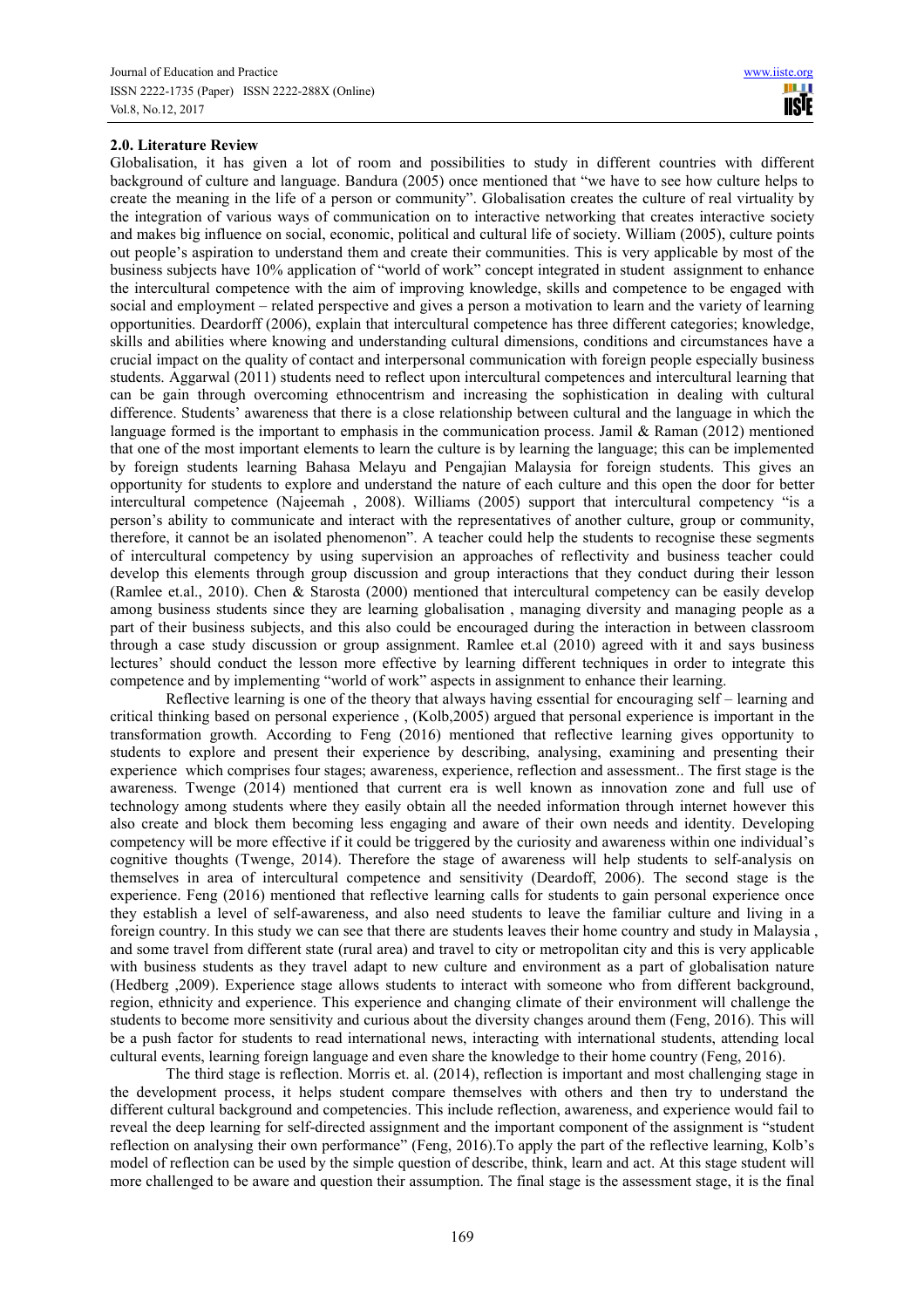stage of the development process where students can fully understand their competence and provide feedback for future academic and professional development (Feng, 2016). This stage is intended to improve on student improvement in intercultural competence by enhancing awareness of own self, sensitivity to cultural difference, motivates to interact with others and improving competencies. Feng (2016) added that students at this stage will improve learning by developing critical thinking and reflection skills.

# **3.0. Methodology**

Since this study will replicate the model that been used by Feng (2016) which the elements and variable been adopted from Mendenhall et. al. (2012) Kozai group scale, intercultural effectiveness scale (IES) will be used. According to Mendenhall (2012), this scale is being considered as an effective, reliable and generalized measurement to evaluate the competencies and enable interaction with people from different background and culture. This IES scale is more relevant to access how well an individual's generation, religious, group and affiliation. These scales also include major three dimensions; continuous learning (CL), interpersonal engagement (IE) and hardiness (H) and 6 sub dimension; self-awareness, exploration, interpersonal engagement, global mindset, relationship interest, hardiness, hardiness, positive regard, emotional resilience.An embedded design of mixed methods was applied, and the main method for this study was quantitative surveyed and qualitative interview were done to enrich the data. The design was started through the quantitative survey then a simple interview. The entire data collection takes approximately 4 weeks. Mixed method is considered to be one of the best methods in identifying and get more in depth detail (Creswell & Plano, 2007).

The questionnaire was adopted from Feng (2016) were used for this study because of time limitation and to replicating the existing model students were required to fill the IES scale questionnaire based on Kozai group. The questionnaire was divided into two sections; section A for demographic analysis and section B more to the scale. In the questionnaire there are also some unstructured interview questions. This interview question was mainly focusing the 10 different cultural background students. The quantitative data were collected through simple random distribution of survey questionnaire to the participants. The qualitative interview were done direct and individually all the interviews were recorded. The location of data collection is done during the four weeks of the tutorial period of Globalisation subject, that is every Friday, 10.30 to 12 noon. The quantitative survey had 250 students as participants and 10 students were selected for interview was those business students whom enrolled for the module of Globalisation. The business students comprise of different major; Management, Finance and Accounting, Marketing, International Business and Human Resource. There are total of 250 participants; 140 students are local and 110 are international students. The 10 students were selected based on their countries, since each student will represent their home country. International students of this study belonged to 10 different countries, religious and ethnicity background.

This personal intercultural competence development was a part of the globalization assignment which student required to submit on their 13<sup>th</sup> week of study. Students were briefed on the assignment on the first week and the purpose of the study was explained clearly to all the students. Student was clearly explained on the IES scale and each of the items and mentioned that they required answering it honestly. Students get more in-depth knowledge on the intercultural competence in the  $3<sup>rd</sup>$  of their lecture period. Since student required doing a written report, reflective learning style was also been explained clearly. In this period students was also given a constructive feedback and class behaviour review and helps students to improve on their behaviour. Some interactive discussion on the different culture, critical thinking and problem solving method was implemented during the tutorial slot to enhance learning. Most of the class exercise requires students to reiterated Kolb's learning cycle by explaining; describe, think, learn and act. Students also required engaging themselves with intercultural experience by learning different culture through internet and media.

# **4.0. Findings**

At the end of week 15<sup>th</sup>, student's improvement in the intercultural competence and the effectiveness of reflective model was evaluated.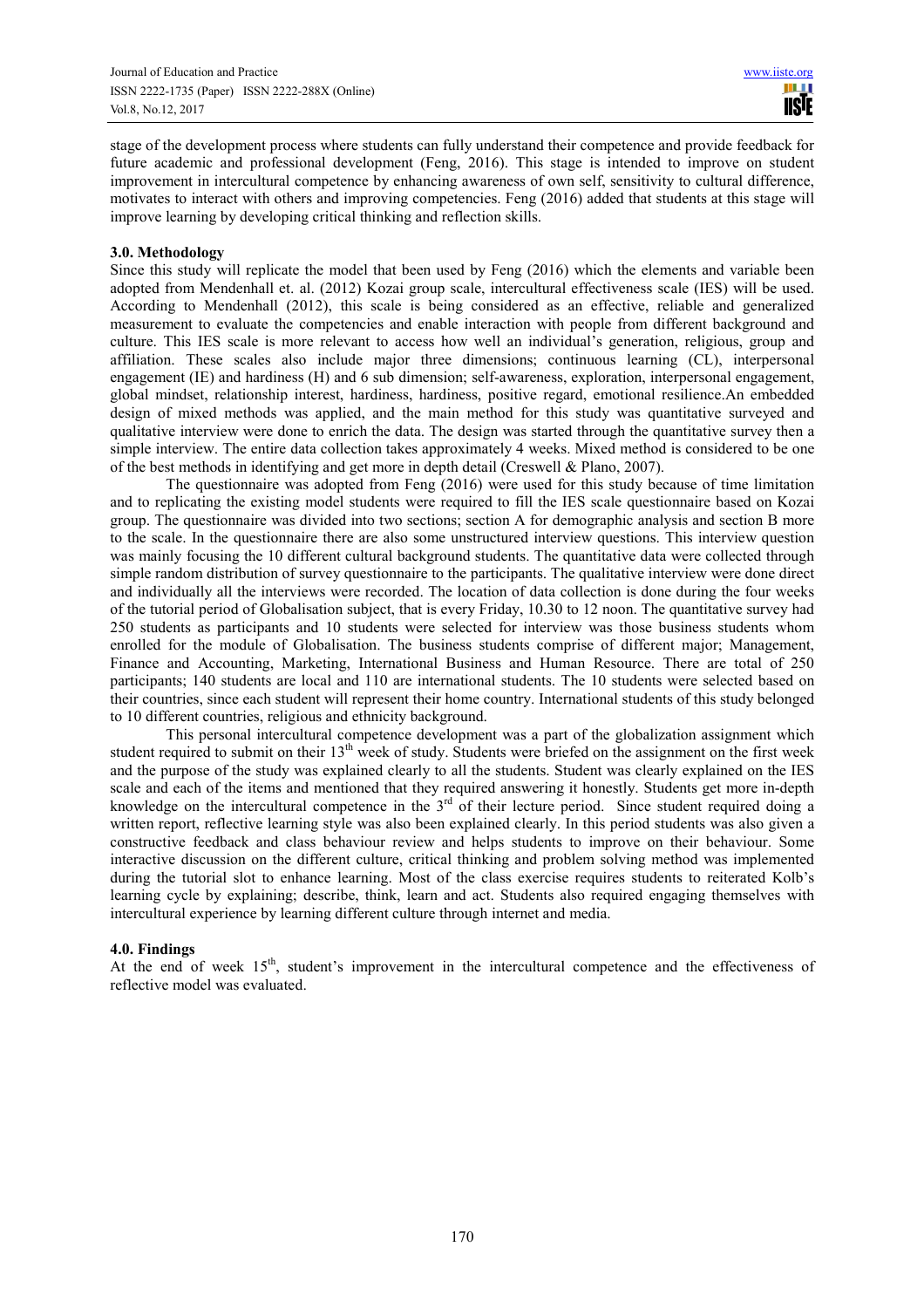# **4.1. Demographic analysis**

Table 1: Demographic information on participants

| <b>Variables</b> | <b>Malaysia respondents</b> | <b>International respondent</b> | percentage |
|------------------|-----------------------------|---------------------------------|------------|
| Respondent       |                             |                                 |            |
| Malaysian        | 140                         |                                 | 56         |
| International    |                             | 110                             | 44         |
| Gender           |                             |                                 |            |
| Male             | 60                          | 77                              | 42.8;70    |
| Female           | 80                          | 33                              | 57.2;30    |
| Age<br>$18-22$   |                             |                                 |            |
|                  | 138                         | 32                              | 98.5;29    |
| $23 - 29$        | $\mathfrak{D}$              | 77                              | 1.5;70     |
| $>30$            |                             |                                 | $\div$ 1   |

Based on the descriptive test for demographic information this study had total participants of 250 from both local and international students as 140 local and 110 international students. From 140 participants 60 were male respondents and 80 are female respondents with (57.2%). There are 77 (70%) of male and 33 (30%) of international female students. The test also shows that local student age mostly fall in between the group of 18 to 22 about 138 (98.5%) and only 2 students are in the age group of  $23 - 29$  (1.5%). However this is different when compared to the international students where most of them fall into the categories age of 23- 29 about 77 students (70%) and one students above 30 and the rest of the students are in the age group of 18 -22.The highest international female students are from China 21 and no female students from Pakistan, Sudan, Iraq and Sri Lanka. The highest male students are from China and Nigeria, both has 21 respondents with one participant from Iraq. There are 21 Malay Malaysian female and 28 male, 33 Chinese Malaysian female and 28 male, 24 Indian Malaysian female and 6 male. There are only 2 female respondents are belonging to the group of other – Malaysian which from the Sarawak with a background of Bidayuh.(refer to table 1, appendix 1). The next section Anova test is been used. Anova is used to measure within subject changes in mean scores over a separated time points. In this study Anova test will be used to test the differences between the pre and post of IES score.

Table 2: Anova analysis for pre and post IES.

|                                    | <b>Before</b> |           | After |           |                    |
|------------------------------------|---------------|-----------|-------|-----------|--------------------|
| <b>Dimension</b>                   | Mean          | <b>SD</b> | Mean  | <b>SD</b> | <b>Differences</b> |
| A. Continuous Learning             | 4.17          | 0.47      | 4.35  | 0.41      | $.18***$           |
| 1. Self-Awareness                  | 3.96          | 0.51      | 4.33  | 0.41      | $37***$            |
| 2. Exploration                     | 4.33          | 0.55      | 4.52  | 0.43      | .19                |
| <b>B.</b> Interpersonal Engagement | 3.21          | 0.74      | 3.64  | 0.55      | $42***$            |
| 3. Global Mind-set                 | 2.12          | 0.83      | 2.67  | 0.79      | $.55***$           |
| 4. Relationship Interest           | 3.75          | 0.78      | 3.90  | 0.64      | .015               |
| C. Hardiness                       | 3.00          | 0.63      | 3.03  | 0.66      | .03                |
| 5. Positive regard                 | 2.88          | 0.53      | 3.03  | 0.71      | $15***$            |
| 6. Emotional Resilience            | 2.26          | 0.86      | 3.35  | 0.82      | .09                |
| <b>Overall Score</b>               | 3.41          | 0.48      | 3.63  | 0.35      | $.22**$            |

\*\*p  $\leq 0.05$ , \*\*\*p $\leq 0.001$ 

Table 2 shows, the group achieved significant improvement when overall pre and post IES compared (Pre:  $3.41$ ; Post:  $3.63$ ,  $p \le 0.05$ ). At the dimensional level, all the three dimensions shows a significant increase, continuous learning (Pre: 4.17; Post: 4.35, p< .01) and interpersonal engagement (Pre: 3.21; Post: 3.64, p< .01) increased with a differences more than (.18 to .37) however hardiness shows a very little increment by .03.

At the sub dimensional level, the group showed improvement in self-awareness (Pre: 3.96; Post: 4.33, p< .01).The highest is global mind-set (Pre: 2.12; Post: 2.67, p< .05). In addition, the test shows no gender differences for each dimension. The overall score shifted from lower to higher score. At dimensional level student score hardiness as a low score and sub dimensional student score higher for exploration and lower for emotional resilience.

#### **4.2. Qualitative analysis**

The pre and post-test provided an objective and quantitative measurement of student improvement. This added more relevant source to enrich the data. Students provide data of activities that utilised to develop the intercultural competence in their home environment and offered more in depth insight. Descriptive coding was used to meet the exploratory purpose of the study. The qualitative data analysis shows that students achieved their interpersonal engagement or relationship interest by being challenged out of their comfort zone. The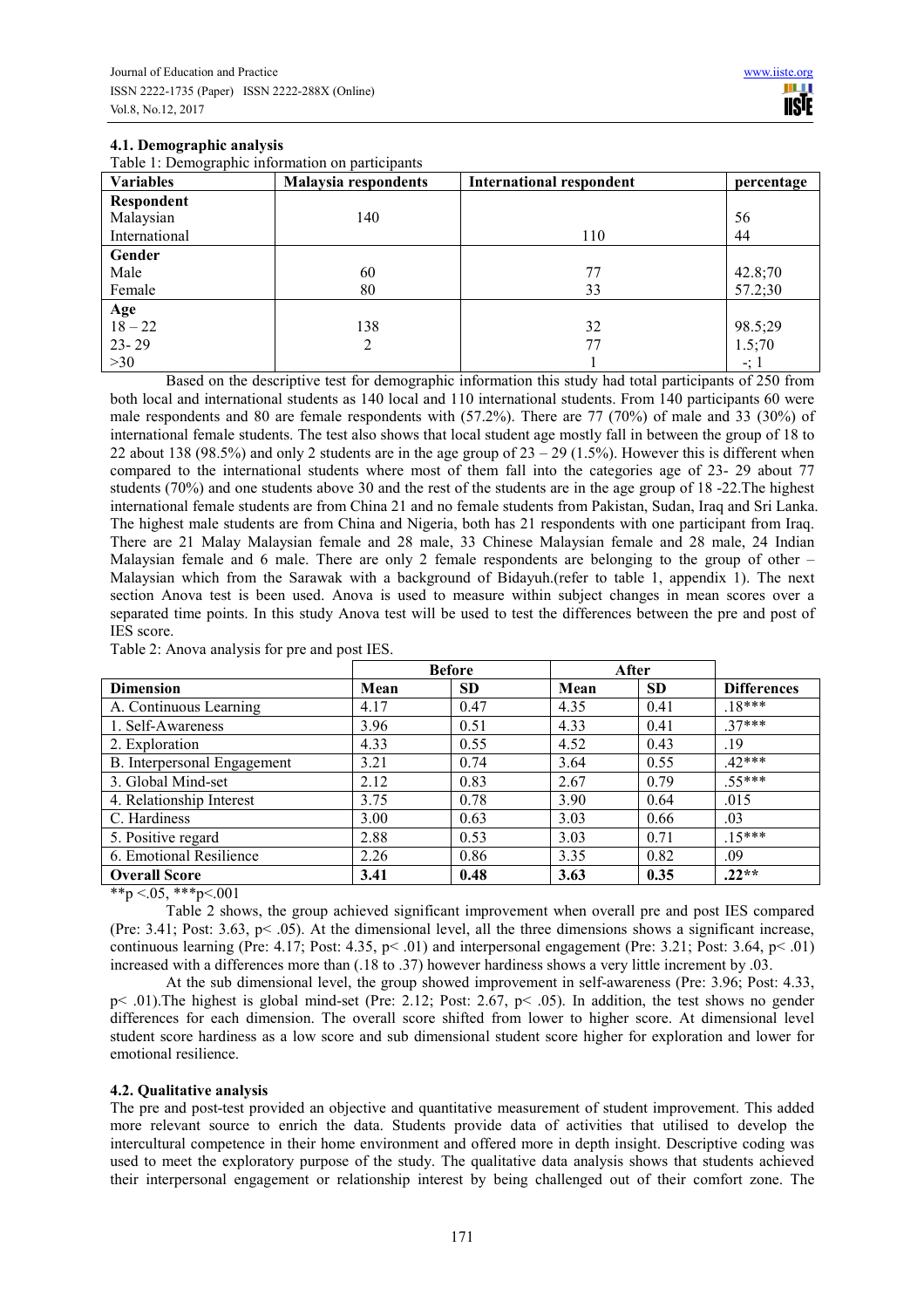experiences that each every student share is after they go through the lecture class of inter cultural management and intercultural competency in the week 3 of classes. Each student become more closer and try to get to know each other through the classroom discussion and group activity that taken place during the four weeks of the survey being conducted. A China student, wrote

"I start to make relationship with students from different culture especially the Chines – Malaysian to improve my English. I step outside of my own comfort zone of being with my own culture friends. I also try to go out with some of them to learn new places and things. These Chinese- Malaysian students' friends introduce me with their other friends, Indian – Malaysian and Malay- Malaysian. Some of them even invited me to their house to hangout, I visited one of my Malay- Malaysian friend house during Raya celebration. This really helps us grow closer and create a relationship as friends. I enjoyed and want to try to do new assignment with them next semester."

This analysis help the student to understand cross cultural context. Some student expanded their learning of new culture by exploring places that did not interest them in the past. A student from Pakistan wrote about his unusual experience that he had through visiting a place alone. He wrote; "It is very difficult for me to see other cultures as legitimate because I am a very ethnocentric person. I am not shy of saying that. My course of action stops me from being mixed with others from different culture and especially Indian students in my class. But the group discussion and the Indian in my group behave very nice, understanding and helpful, this change my rancor towards Indians slowly faded away since they were very polite and nice. This incident gives me opportunity to change and to mix around and stop judging any person based on their culture".

The exercise challenged students to question their assumption where they become more open minded and less judgemental about other behaviours. A student from Jamaica wrote that; "I always use to be quiet and alone since I was the only Jamaican girl in the course. I even heard some Malaysian student commented on my dressing and says that we have rude behaviour, but all this perception change during the group activity that taken place in the class. I meet new friends and I am no longer alone. There are very helpful. This activity makes me realise that the comment that I heard is not right".

This activity has create a new friendship and open an opportunity for students to mingle this been proven additional by Iranian students. Iranian student wrote that; "I was very lonely because I am the only one Iranian student doing this course, most of my friends are doing IT course. Most of the time I feel very lonely and always waited for lunch break so I can meet my friends. But this activity gives me opportunity to know new friends .I started to mix with my friends"

Beside this Sri Lanka students feel happy after get to know that Malaysian – Indian are accepting them well. The Sri Lanka students wrote; "I was very happy because I use to hang with my group of friends only. The best part is that in my college only three of us are from Sri Lanka. We rarely speak to Indian students because we feel insecure and worried that they would not accepting us, but then I was very shock that they treat us well during the activity and share more with us. Now all of us are joining with each other through whatsapp"

Most of the students realise the changes and open up room to be connected with others. This shows that the assignment helps students capture subtle events relating to intercultural interactions and a mixture of international with the local students. The guided reflection process allowed them to be more sensitive to their environment, enable them to engage in reflective observation and assisted them in achieving intellectual learning. It shows that students become more open – minded, respectful and curious about the environment.

# **5.0. Discussion**

The given exercise was something new and challenging since it was the first time such an activity been incorporated with assignment. Normally as a lecturer feedback will be provided on student assignment ,but then this assignment gives opportunity for lecture to explore their own students. This session provide an opportunity to excess students by providing individual review, feedback and clear instruction. Case study and discussion method actually enhance teaching and learning experience in the class. More time was spend on the debriefing of the exercise and allows students to reflect their skills. This assignment has strengthened the lecturer student relationship. Overall the reflective development model showed positive results. The assignment proved that students had improvement their intercultural competence in their home environment by applying the four stage development model; awareness, experience, reflection and assessment. The IES score proven that there is increment after students aware on the importance of intercultural competence, this also enable students to deal with real intercultural challenges in future work place. The study also shows that we can improve self – awareness and global mindset which help them to further development of their adaptability (Ang et.al., 2001).Many intercultural education programs provided experience but lack necessary self-awareness and reflection for deep learning. Reflecting on the learning theory, this study provides globalisation students to improve intercultural competence in the home environment. The model seems to be applicable and relevant which in every stage it enable students to learn and translate their personal experience to the real world practices. Therefore, study abroad programs should incorporate the relevant assignment.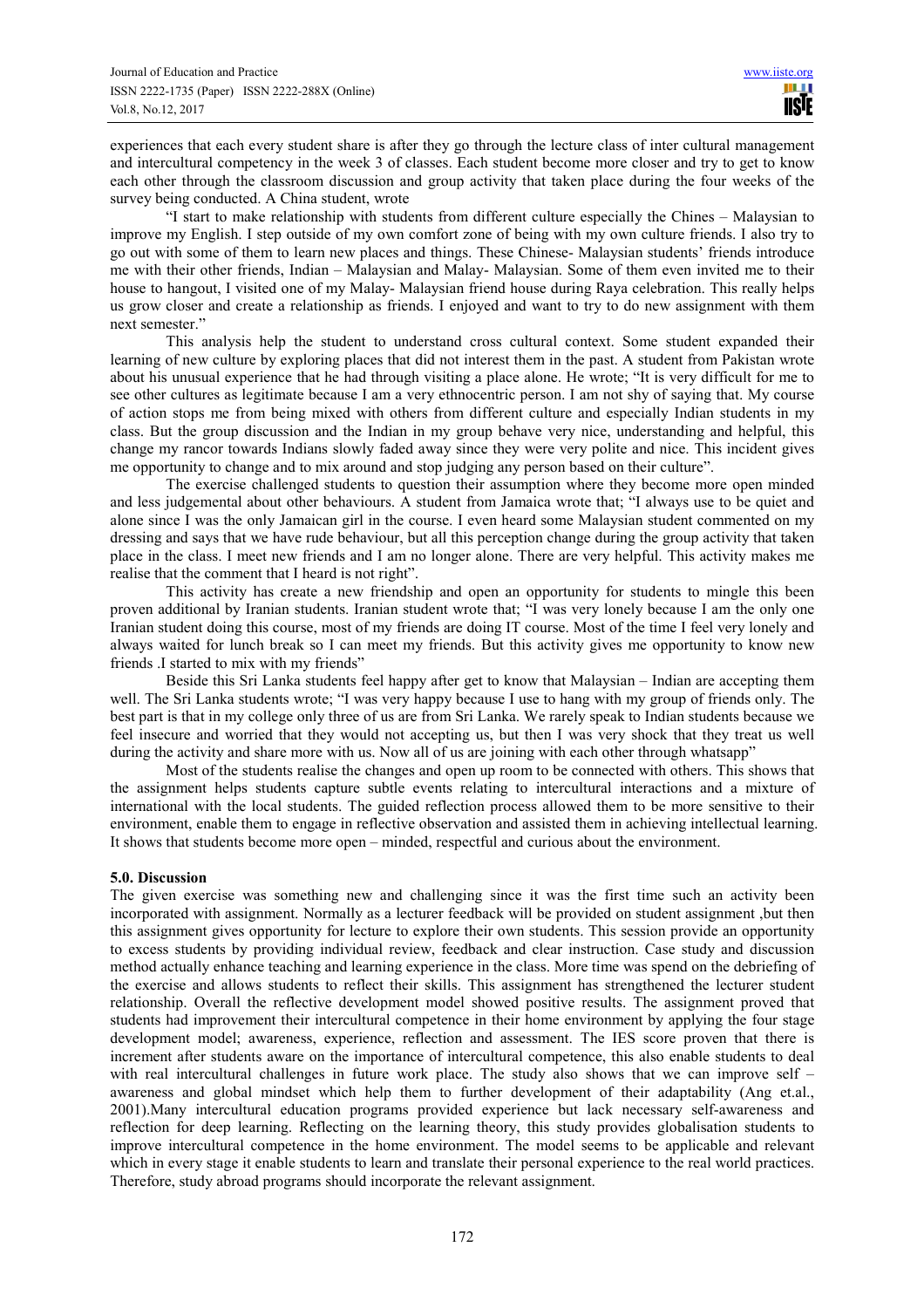# **6.0 Conclusion and limitation of study**

The major limitation of t study is that it focuses on very limited number of students which is 250 and 110 international students. A wider research could provide more relevant and adequate information. Next the time taken for the entire assignment is nearly 14 weeks of all together and additional case study and discussion been conducted. The future study can explore more on intercultural competence among different major groups of study; Management, marketing, finance and other. This study never focuses on how a Malaysian student finds the intercultural activities that conducted in class and the impacts of such activities.Business and Management lectures are challenged to develop intercultural competence and especially those who are teaching the globalisation subject. Integration of the theory enables to enhance and improve intercultural competency. Students seem to enjoy the assignment since it able them to reflect on their personal experience. Therefore the pedagogical approach gives opportunity to student engagement in classroom.

## **Reference**

- Aidoo, B. (2012). An examination of mature interpersonal relationship among international and America College students. Available at ProQuest Dissertation & These database.
- Aggarwal, R. (2011), Developing a global mind-set: Integrating demographics, sustainability, technology, and globalisation, Journal of teaching in International Business.
- Bandura, A.(2005) The evolution of social cognitive theory, Journal of Humanistic Psychology, 23 (3).
- Chen,G.,& Starosta,W.(2000) The development and validation of the intercultural Sensitivity scale. Paper presented at the Annual Meeting of the National Communication Association, Seattle.
- Creswell,J.W.& Plano Clark, V.L.(2007) Designing and conducting mixed method research. Thousand Oaks, CA:Sage.
- Deardorft,D.K.(2006) Identification and assessment of intercultural competence is a student outcome of internalisation, Journal of Studies in International Education 10(3),241-
- Gao, C. (2011) The role of face –to face interpersonal communication with different social networks in the development of intercultural communication competence. Available at ProQuest Dissertation & These database.
- Hedberg,P.R.(2009) Learning through reflective classroom practice application to educate the reflective manager, Journal of Management Education 33(1), 10-36.
- Izumi,S. (2010) Intercultural communication of identity: a study of Japanese international student in United States. Available at ProQuest Dissertation & These database.
- Jamil, H.,& Raman,S.(2012) Malaysian Educational Policy for National Integration: Contested Terrain of Multiple Aspiration. Journal of Language and Culture, 3(1), 20-31.
- Jing Betty Feng (2016) Improving intercultural competence in classroom: A reflective development model, Journal of teaching in international Business, 27: 1, 4-22.
- Kolb D. (2005) Learning styles and learning spaces: Enhancing experiential learning in higher education, Academy of management learning & Education,  $4(2),193-212$ . Mendenhall, M. (2008) Specification of the content domain of the intercultural effectiveness scale,The Kozai Monograph Series 1(2), 1-22.
- Morris,M.,Krishna , S., Richard, D. and Roberts, K., (2014) Intercultural training and assessment implications for organisational and public policies, Policy insight from the behavioural and brain sciences, 1(1),63- 71.
- Najeemah, Y (2208) Multicultural education: managing diversity in Malaysian school. Malaysian Education Deans Council Journal,2.
- Ramlee,M.,Norzaini, A.,Faridah,K.,Abdul Razak,A.,Maimum , A.L.(2010). Social integration among Multi-Ethnic student at selected universities in Peninsular Malaysia: A survey of campus social Climate, ASEAN Journal of teaching and Learning in Higher Education, 1, 35-44.
- Twenge, M.(2014) Generation Me revised and updates: Why today's young American are more confident, assertive and miserable; New York: NY.
- WA. Clausen, L.(2010) Moving Beyond stereotypes in managing cultural difference: Communication in Danish Japanese corporation relationship. Scandinavian Journal of Management,26(1), 55-66.
- William, T.R. (2205). Exploring the impact of study abroad on students' intercultural communication skills: Adaptability ad sensitivity. Journal of Studies in International Education, 9 (4),356-371.